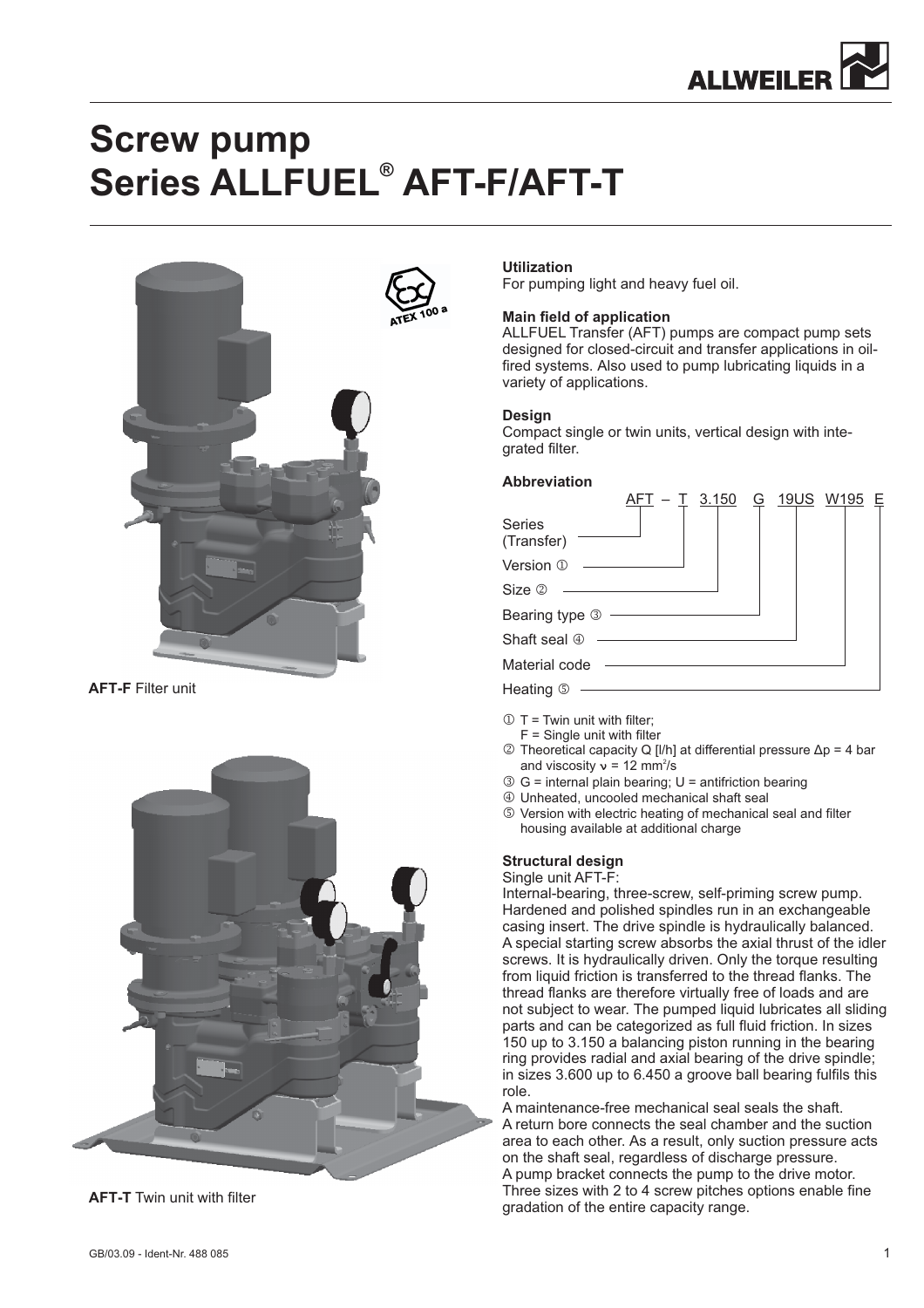

## Twin unit AFT-T:

Two AFT-F single units (as described above) are attached to a shared reversing valve housing. A ball valve, two non-return valves and the pressure relief valve are located in the reversing valve housing. This design lets the operator switch the individual pump units as desired or remove a pump without interrupting operation.

## **Functionality**

#### Single unit AFT-F

Specially-shaped thread flanks cause the three spindles to form sealed chambers; rotation of the spindles then causes the contents of the chambers to move continuously in the axial direction from the pump's suction side to its pressure side. Despite rotation of the spindles, no turbulence results. The uniform chamber volumes eliminate crushing forces.

#### Twin unit AFT-T:

Both pumps can be switched either manually or automatically (refer to "Operational monitoring/Switching device" for information on automatic switching). The working pressure building in the pressure area opens the non-return valve of the pump that is currently running and closes the same device on the stopped pump. This prevents the reserve pump from running backwards.

#### **Performance data**

| Capacity $\mathbb D$        | Ő                                    |       | up to 6.480 l/h    |
|-----------------------------|--------------------------------------|-------|--------------------|
| Suction pressure            | D.                                   | up to | 5 bar              |
| Underpressure, suction side | p.                                   | up to | 0.6 <sub>bar</sub> |
| Discharge pressure 2        | $\mathsf{p}_{\scriptscriptstyle{d}}$ | up to | 6 bar              |
| Liquid temperature 3        |                                      | up to | 150 °C             |

- $\Omega$  Assuming  $\Delta p = 4$  bar and  $\upsilon = 12$  mm<sup>2</sup>/s; using 50-Hz-Motors
- Refer to the "Performance data" table for achievable discharge pressure based on viscosity and output of the assigned drive motor.
- Higher temperatures upon request

#### **Overload protection**

A pressure relief valve is built into every pump for overload protection. Trigger pressure is set from the factory at 7 bar. If a lower trigger pressure is desired, please specify this in the order.

#### **Noise level and pulsation**

The design and operation of the screw pump enable a very low noise level and virtually pulsation-free pumping.

#### **Installation**

The pump/motor assemblies are of a vertical design and are delivered with mounting feet and oil sump (twin units only).

#### **Filter**

The pumps are delivered with an integrated radial screen filter for protection against contamination. The pump sucks the liquid through the filter, whereby the flow moves from inside the filter to outside. Filter mesh size 0,4 mm.

#### **Flanges and connections**

Feed and pressure ports as counter flange based on SAE (SAE J518C, hole pattern 3000 PSI). Welding neck flanges, bolts and seal rings in delivery included as required.

Connections at present: B7 Draining

E7 Venting of pump E8 Venting of filter H7 Heating cartridge M1, M2, M3 Pressure gauge

#### **Shaft seal**

The shaft is sealed with a maintenance-free, unbalanced mechanical seal.

| <u>Part name</u> | <b>Material design</b> |
|------------------|------------------------|
| Rotating ring    | silicon carbide        |
| Counter ring     | silicon carbide        |
| Seal ring        | FPM (Viton)            |
| Spring           | CrNiMo steel           |
| Metal parts      | CrNiMo steel           |
|                  |                        |

#### **Leaks**

Formation of a lubricating film between the sliding surfaces is the most important factor in the functionality of a mechanical seal. This film is formed by the liquid being sealed. Due to elevated pressure inside the suction chamber, a small amount of liquid/lubricant will be continuously pushed out through the sliding surfaces. This "standard leak" of a few ml/h is essential for maintaining lubrication of the sliding surfaces. Absence or inadequate formation of a lubricating film is a common cause of damage (see following diagram).



Theoretical average leak rate depending on mechanical oscillations, fluid properties, condition of the sliding surfaces, etc. (Source: Burgmann ABC der Gleitringdichtungen)

When pumping liquids with low volatility, such as HFO. the user must therefore expect increasing deposits on the atmosphere side as time passes. As a result, it is physically not possible to achieve a 100% seal with a mechanical seal.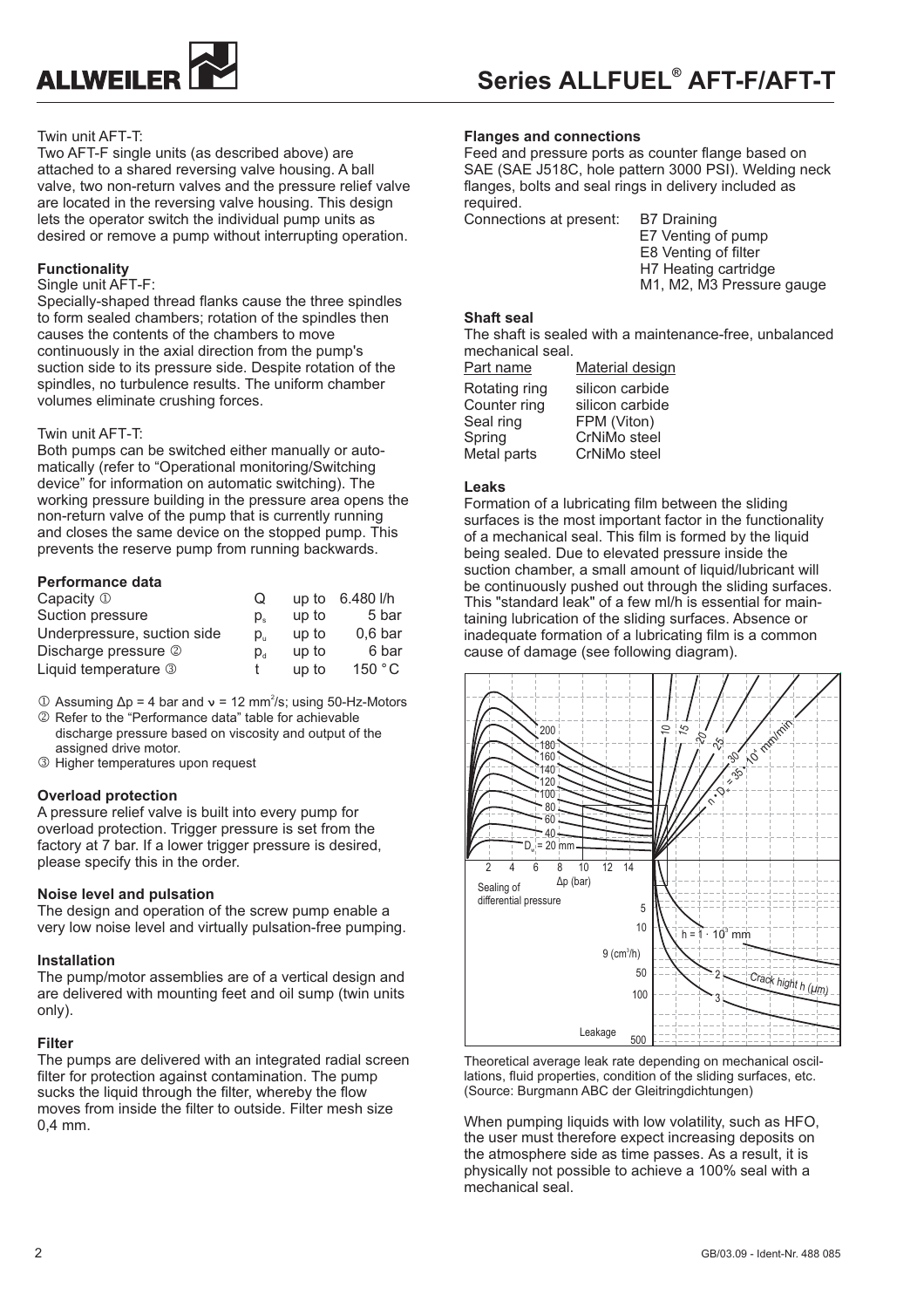

If this is not acceptable, the magnetically-coupled version of ALLFUEL will be the right choice. The following motor versions are normally provided with

#### **Heating**

If heating is required, these pumps can be delivered with electric heating cartridges for the mechanical seal chamber and heating shells for the filter housing (subject to additional cost).

| Pump<br>size       | Connection<br>for | Heating car-<br>tridge output<br>(pressure side) | Heating shell<br>output<br>(filter) |
|--------------------|-------------------|--------------------------------------------------|-------------------------------------|
| $150$ bis<br>1.650 | 230 V             | 160 W                                            | 165 W                               |
| 2.250 bis<br>3.150 | 230 V             | 200 W                                            | 205 W                               |
| 3.600 bis<br>6.450 | 230 V             |                                                  | 265 W                               |

Heating capacity is dimensioned so that the heater must operate for at least 60 minutes in order to achieve an outlet temperature of 20 °C. When temperatures are lower (below 0 °C), a correspondingly longer heat-up time will be required. Heating is not designed to achieve noticeably higher liquid temperatures during operation.

#### **Materials**

| Denomination                           | Material design |               |  |  |  |  |  |
|----------------------------------------|-----------------|---------------|--|--|--|--|--|
|                                        | W195            | W196          |  |  |  |  |  |
| Pump casing                            | EN-GJL-250      | EN-GJS-400-15 |  |  |  |  |  |
| Casing insert                          | AlMgSi1         | AlMgSi1       |  |  |  |  |  |
| Pump cover,<br>drive side              | EN-GJL-250      | EN-GJS-400-15 |  |  |  |  |  |
| <b>Bush</b>                            | AlMgSi1         | AlMgSi1       |  |  |  |  |  |
| Drive screw                            | 16MnCrS5        | 16MnCrS5      |  |  |  |  |  |
| <b>Idler</b> screw                     |                 |               |  |  |  |  |  |
| Reversing valve<br>housing $\mathbb O$ | EN-GJL-250      | EN-GJS-400-15 |  |  |  |  |  |
| Valve casing<br>$^{\circledR}$         |                 |               |  |  |  |  |  |

 $①$  AFT-T only

AFT-F only

#### **Explosion protection**

The pump fulfills the requirements according to EU explosion-protection directive 94/9/EC (ATEX 100a) for devices in device class II, category 2 G. Classification into temperature classes according to EN 13463-1 depends on the temperature of the pumped liquid. Refer to the proposal or order documentation for the maximum permissible liquid temperature for the respective temperature classes.

**Note:** When operating the pump in category 2, suitable measures must be provided to prevent impermissible warming of the pump surfaces in the event of disturbance.

#### **Drive**

delivery of complete pump/motor assemblies: Surface-cooled three-phase squirrel-cage motors, IMV 1 design type, IP 55 protection class according to IEC standard, insulation class F utilized according to B, output and main dimensions according to DIN 42 677. Motors configured for 50 Hz may also be operated in 60 Hz networks.

- Voltage/connection:

| Frequency [Hz] Voltage [V] |                 | Areas of usage |
|----------------------------|-----------------|----------------|
| 50                         | 220-240/380-420 | Europe         |
| 50                         | 380-420/660-720 | Europe         |
| 50                         | 500             | Europe         |
| 60                         | 254-277/440-480 | <b>USA</b>     |
| 60                         | 440-480         | USA            |
| 60                         | 318-346/550-600 | Canada         |
| 60                         | 220-240/380-420 | Asia, S.-Am.   |

Power is transferred over an elastic coupling. Additional radial forces may not act on the drive spindle.

#### **Operational monitoring**

| Suction side: | Pressure-vacuum gauge                                 |
|---------------|-------------------------------------------------------|
|               | Pressure side: Pressure gauge (included with delivery |
|               | as required)                                          |
|               |                                                       |

The pressure-vacuum gauges display the pressure downstream of the filters. This enables measurement of pressure loss in the filter and detection of impermissible contamination. In addition, connections M1 and M3 permit precise detection of differential pressure.

A switching device is available at extra cost. It provides operational monitoring and is designed to automatically switch on the reserve pump if the operational pump fails. Signal lamps indicate current operational statuses. Switching device **U1** for motors up to 3 kW (400 V

operational voltage) for switching on pump directly, consisting of:

- 1 steel casing, IP55 protection class, dimensions: width 320 mm, height 320 mm, depth 160 mm
- 2 three-phase air-gap relays with overload relay
- 1 selector switch (pump 1, pump 2 and OFF)<br>2 green signal lamps "Normal operation" 2 green signal lamps "Normal operation"
- 1 red signal lamp "Disturbance"
- control fuse, connection terminals for all incoming and outgoing lines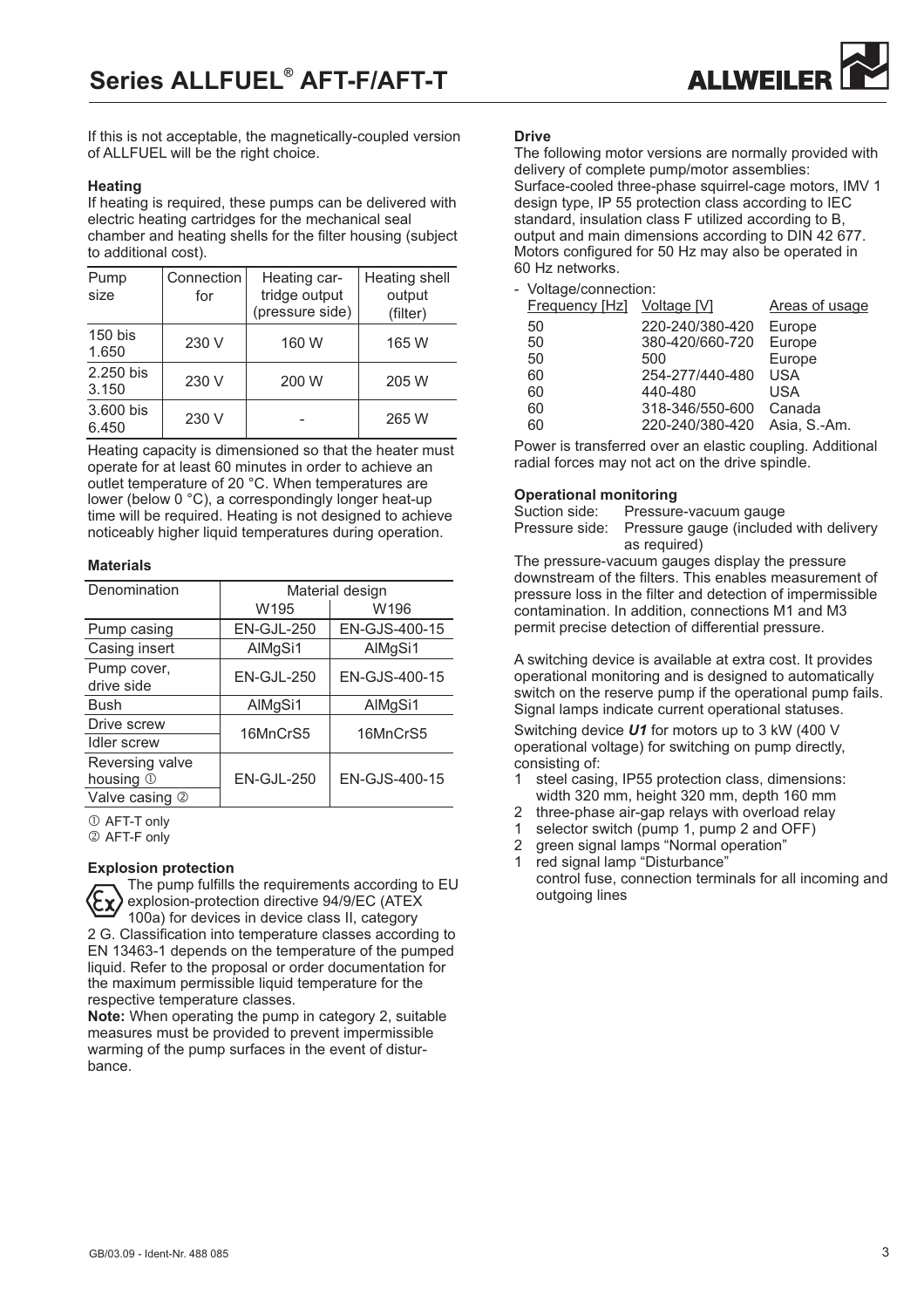

## **Performance table**

| Size         | Pump  | Frequency          | Capacity<br>[1/h]                          | Power<br>requirement                             | Installed<br>motor output | Rated speed<br>[1/min] | Permissible<br>discharge                   | Permissible<br>discharge                    |
|--------------|-------|--------------------|--------------------------------------------|--------------------------------------------------|---------------------------|------------------------|--------------------------------------------|---------------------------------------------|
|              |       |                    | at 6 bar and<br>$12 \text{ mm}^2/\text{s}$ | [kW]<br>at 6 bar and<br>$380$ mm <sup>2</sup> /s | [kW]                      |                        | pressure<br>[bar]<br>12 mm $\frac{2}{s}$ , | pressure<br>[bar]<br>380 mm <sup>2</sup> /s |
|              |       |                    |                                            |                                                  |                           |                        | 150 mm $^{2}/s$ ,                          |                                             |
| 150          | 10-28 | 50 Hz              | 154                                        | 0,12                                             | 0,25                      | 910                    | 6                                          | 6                                           |
|              |       | $60$ Hz            | 183                                        | 0,15                                             | 0,26                      | 1050                   | 6                                          | 6                                           |
| 250          | 10-28 | 50 Hz              | 258                                        | 0,22                                             | 0,37                      | 1400                   | $\,6$                                      | $\,6$                                       |
|              |       | 60 Hz              | 319                                        | 0,28                                             | 0,40                      | 1680                   | $6\phantom{1}$                             | 6                                           |
| 350          | 10-38 | 50 Hz              | 396                                        | 0,25                                             | 0,37                      | 1400                   | 6                                          | $6\phantom{a}$                              |
|              |       | 60 Hz              | 486                                        | 0,31                                             | 0,40                      | 1680                   | 6                                          | 6                                           |
| 550<br>10-46 | 50 Hz | 533                | 0,27                                       | 0,37                                             | 1400                      | 6                      | 6                                          |                                             |
|              | 60 Hz | 653                | 0,34                                       | 0,40                                             | 1680                      | 6                      | 6                                          |                                             |
| 850<br>10-38 |       | 50 Hz              | 848                                        | 0,63                                             | 1,10                      | 2800                   | $6\phantom{1}$                             | 6                                           |
|              |       | 60 Hz              | 1054                                       | 0,84                                             | 1,20                      | 3440                   | 6                                          | 6                                           |
|              |       | 50 Hz              | 1134                                       | 0,68                                             | 1,10                      | 2800                   | $\overline{6}$                             | 6                                           |
| 1.150        | 10-46 | 60 Hz              | 1410                                       | 0,9                                              | 1,20                      | 3440                   | 6                                          | 6                                           |
|              | 10-56 | 50 Hz              | 1596                                       | 0,76                                             | 1,10                      | 2800                   | $\,6$                                      | 6                                           |
| 1.650        |       | 60 Hz              | 1981                                       | 1,00                                             | 1,20                      | 3440                   | $\,6$                                      | 5                                           |
| 2.250        | 20-46 | 50 Hz              | 2250                                       | 1,06                                             | 1,50                      | 2800                   | $6\phantom{1}$                             | 6                                           |
|              |       | 60 Hz              | 2754                                       | 1,37                                             | 1,70                      | 3400                   | 6                                          | 6                                           |
|              |       | 50 Hz              | 3162                                       | 1,22                                             | 1,50                      | 2800                   | $6\phantom{1}$                             | 6                                           |
| 3.150        | 20-56 | 60 Hz              | 3867                                       | 1,56                                             | 1,70                      | 3400                   | $\,6$                                      | 6                                           |
|              |       | 50 Hz              | 3574                                       | 1,53                                             | 2,20                      | 2800                   | $6\phantom{1}$                             | 6                                           |
| 3.600        | 40-38 | 60 Hz              | 4432                                       | 2,01                                             | 2,40                      | 3450                   | 6                                          | 6                                           |
|              |       | $\overline{50}$ Hz | 4777                                       | 1,73                                             | 2,20                      | 2800                   | $6\phantom{1}$                             | 6                                           |
| 4.750        | 40-46 | 60 Hz              | 5922                                       | 2,26                                             | 2,40                      | 3450                   | $\,6$                                      | 6                                           |
|              |       | 50 Hz              | 6433                                       | 2,02                                             | 2,20                      | 2800                   | 6                                          | 6                                           |
| 6.450        | 40-54 | 60 Hz              | 7972                                       | 2,38                                             | 2,40                      | 3450                   | $\,6$                                      | $\sqrt{5}$                                  |

Note: Refer to the proposal or order documentation for exact performance data for individual operating points.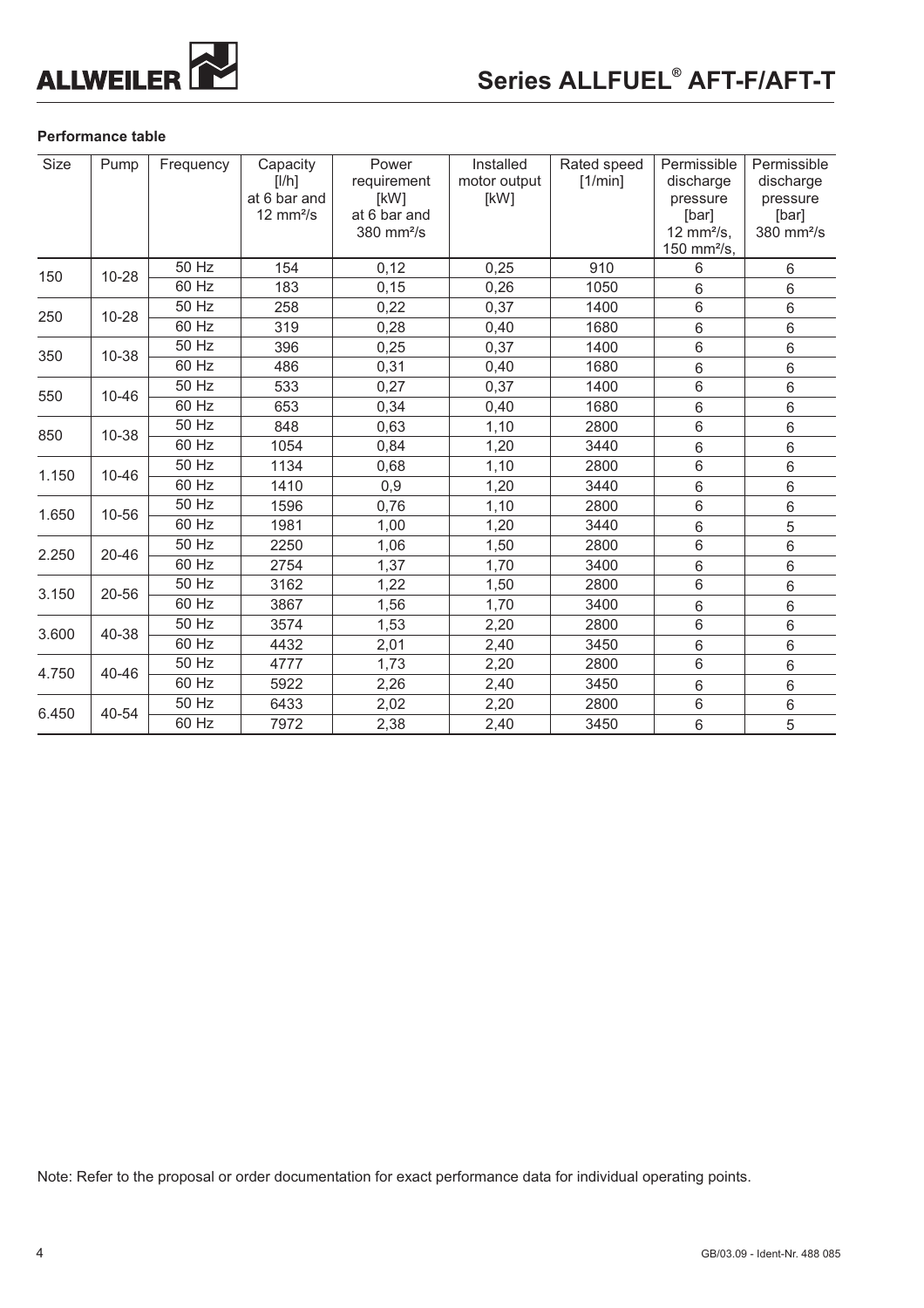

## **Benefits**

- **Impressive service life** Hydrodynamic axial thrust compensation minimizes loads on the screws and extends service life.
- **Extraordinary flexibility** A wide range of available materials makes it possible to adapt to special operating conditions and various liquids.
- ▶ Continuous operation (\*) The non-return valve makes it possible to maintain and remove a pump while the reserve pump ensures that the process continues without interruption.

(\*) For AFT-T only

continuous flow.

- **Optimized control** The pressure-vacuum gauge monitors the cleanliness of the radial screen filter to ensure
- 

- **Rapid exchanges** Vertical filter installation lets the operator exchange the filter without draining the oil.

#### - **A clean solution**

The inside-out flow keeps particles of dirt inside the filter. An integrated magnet also keeps metal chips on the floor of the filter.

- **Economical use of space** The installed pump requires little space.
- ▶ Save operation (\*) The advanced valve casing with only one ball valve provides 100% security when switching to the reserve pump.

(\*) For AFT-T only

▶ Outstanding reliability The conical valve provides permanent protection against impermissibly high pressures.

mı

- **Flawless start-up** The vent screw ensures the best possible venting of the mechanical seal chamber each time the pump is started, even when installed vertically.

- **Flawless pump starting** Optional heating of the filter and mechanical seal ensure that the pump starts without issue even when the ambient temperature is low.

- -**Reliable suction behavior** -Large filter surfaces promote excellent suction behavior and extend maintenance intervals.
- **Reliable process stability**Specially-shaped thread flanks produce virtually pulsation-free, low-noise pumping action.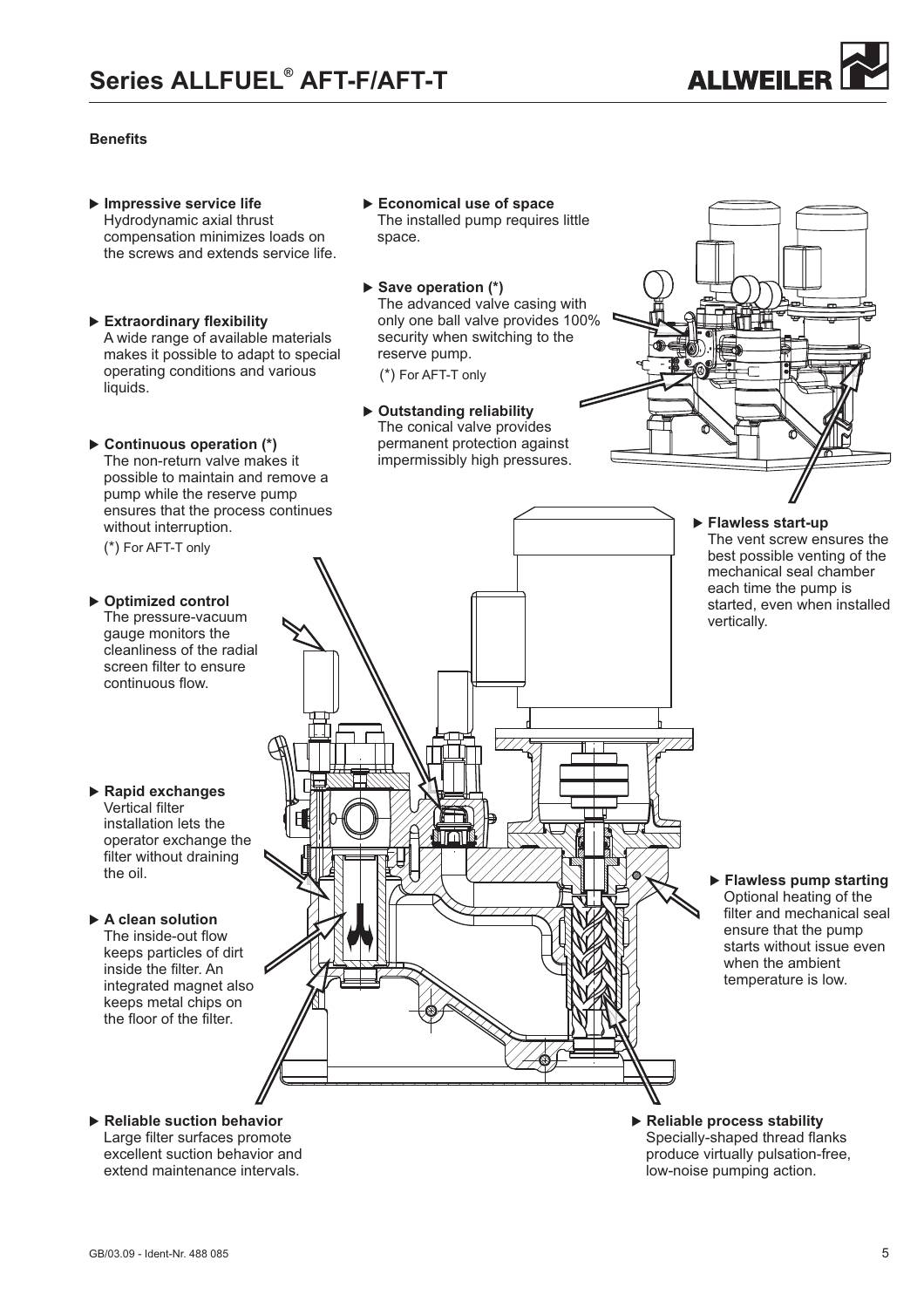

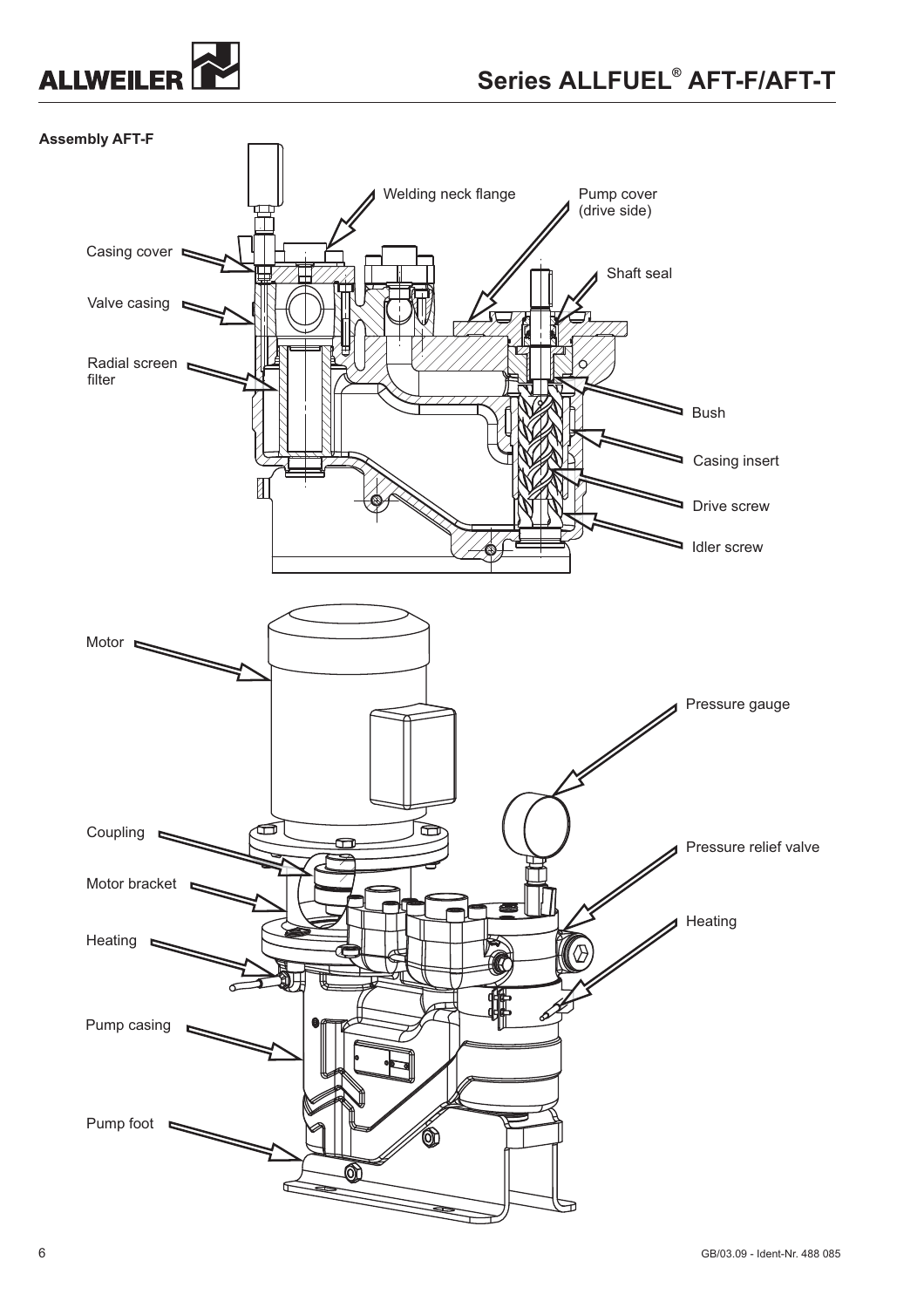## Series ALLFUEL<sup>®</sup> AFT-F/AFT-T



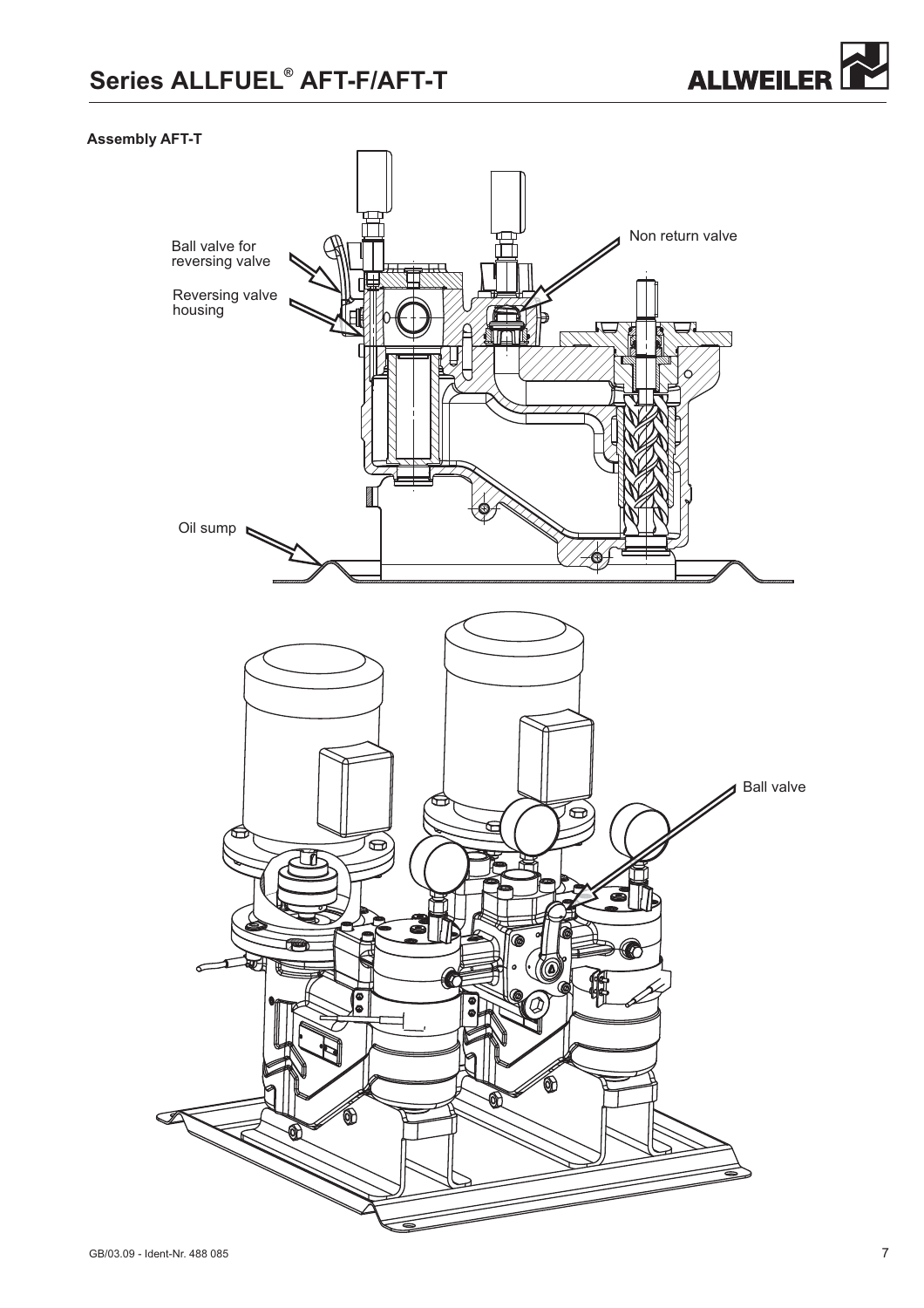

## Series ALLFUEL<sup>®</sup> AFT-F/AFT-T

## **Main dimensions AFT-F**



Top view without motor/bracket





| AFT-F size |     | Unit dimensions |   |                |                |       |                |                          |                |       |    |       |       |     |
|------------|-----|-----------------|---|----------------|----------------|-------|----------------|--------------------------|----------------|-------|----|-------|-------|-----|
|            | a   | b               | C | e <sub>1</sub> | e <sub>2</sub> | $f_1$ | f <sub>2</sub> | g ②                      | $^{\circledR}$ | $n$ ② | q  | $y_1$ | $y_2$ |     |
| 150        |     |                 |   |                |                |       |                |                          |                |       |    |       |       |     |
| 250        | 97  |                 |   | 280            |                |       |                | 145                      | 129            | 516   |    |       |       | 264 |
| 350        |     |                 |   |                |                |       |                | 162<br>618<br>209<br>114 |                |       |    |       |       |     |
| 550        |     |                 |   |                |                |       |                |                          |                |       |    |       |       |     |
| 850        |     | 95              |   | 280<br>6       |                |       |                |                          |                |       |    |       |       |     |
| 1.150      | 97  |                 |   |                | 140            | 190   |                |                          |                |       | 85 | 11    | 15    | 264 |
| 1.650      |     |                 |   |                |                |       |                |                          |                |       |    |       |       |     |
| 2.250      | 122 |                 |   | 300            |                |       |                | 181                      | 218            | 658   |    |       |       | 292 |
| 3.150      |     |                 |   |                |                |       |                |                          |                |       |    |       |       |     |
| 3.600      |     |                 |   |                |                |       |                |                          |                |       |    |       |       |     |
| 4.750      | 128 |                 |   | 330            |                |       |                | 181                      | 218            | 778   |    |       |       | 342 |
| 6.450      |     |                 |   |                |                |       |                |                          |                |       |    |       |       |     |

| Connections |      |                |                   |                |     |  |  |  |  |  |  |
|-------------|------|----------------|-------------------|----------------|-----|--|--|--|--|--|--|
| Draining    |      | Ventina        | Heating cartridge | Pressure gauge |     |  |  |  |  |  |  |
|             | Ε7   | E8             |                   | M1/M2          | MЗ  |  |  |  |  |  |  |
| G           | M8x1 | $\sim$ 1/<br>ت | M12x1             | G ½            | G ½ |  |  |  |  |  |  |

| AFT-F size           |                | Connection dimensions |                                                                                     |             |             |         |             |       |         |       |                                                   |                |       |       |
|----------------------|----------------|-----------------------|-------------------------------------------------------------------------------------|-------------|-------------|---------|-------------|-------|---------|-------|---------------------------------------------------|----------------|-------|-------|
|                      |                | SAE suction flange 1  |                                                                                     |             |             |         |             |       |         |       | SAE pressure flange 1                             |                |       |       |
|                      | llnch.l        | $D_{s}$               | $F_{s}$                                                                             | $G_{\rm s}$ | $I_{\rm S}$ | $d_{s}$ | $h_{\rm s}$ | lnch. | $D_{d}$ | $F_d$ | $\mathrm{G}_{\mathrm{d}}$                         | l <sub>d</sub> | $d_d$ | $h_d$ |
| 150 up to<br>550     |                |                       |                                                                                     |             |             |         | 305         |       |         |       |                                                   |                |       | 302   |
| 850 up to<br>1.650   |                |                       | 32 $58,72$ 30,18 $\begin{array}{ c c } \hline 4 & x \\ \hline 1 & 2 \end{array}$ 43 |             |             |         | 305         |       |         |       | $\frac{1}{25}$ 52,37 26,19 $\frac{4 \times}{100}$ |                | 35    | 302   |
| 2.250 up<br>to 3.150 | $1\frac{1}{4}$ |                       |                                                                                     |             |             |         | 333         |       |         |       |                                                   | M10            |       | 330   |
| 3.600 up<br>to 6.450 |                |                       |                                                                                     |             |             |         | 383         |       |         |       |                                                   |                |       | 380   |

Dimensions in mm, Direction of rotation: Clockwise as seen from the drive side

- SAE J518C, hole pattern 3.000 PSI  $\odot$
- Dimensions are reference only and may deviate depending on motor manufacturer  $\circled{2}$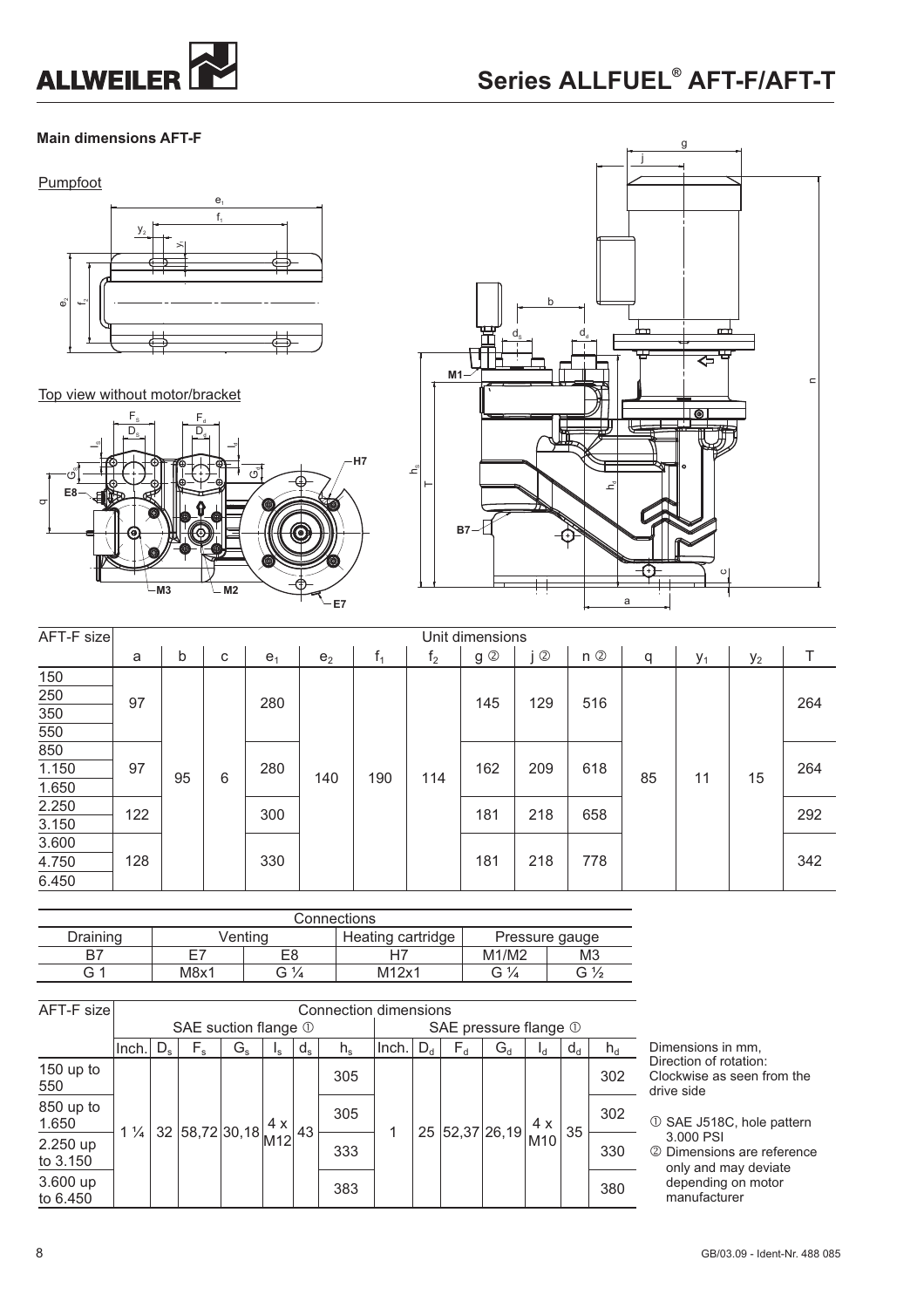

## **Main dimensions AFT-T**





| AFT-T size                     | Unit dimensions |    |     |                |     |                |                    |     |                |                |    |   |      |     |  |
|--------------------------------|-----------------|----|-----|----------------|-----|----------------|--------------------|-----|----------------|----------------|----|---|------|-----|--|
|                                | a               | b  | f,  | f <sub>2</sub> | g ② | $^{\circledR}$ | $n$ $\circledcirc$ | q   | r <sub>1</sub> | r <sub>2</sub> | s  |   | v    |     |  |
| 150<br>250<br>$\overline{350}$ | 252             |    |     |                | 145 | 129            | 516                |     |                |                |    |   |      | 295 |  |
| 550                            |                 |    |     |                |     |                |                    |     |                |                |    |   |      |     |  |
| 850<br>1.150<br>1.650          | 252             | 95 | 450 | 500            | 162 | 209            | 618                | 115 | 500            | 530            | 23 | 3 | 14,5 | 295 |  |
| 2.250<br>3.150                 | 277             |    |     |                | 181 | 218            | 658                |     |                |                |    |   |      | 323 |  |
| 3.600<br>4.750<br>6.450        | 298             |    |     |                | 181 | 218            | 778                |     |                |                |    |   |      | 373 |  |

| Connections |         |         |                   |                |  |  |  |
|-------------|---------|---------|-------------------|----------------|--|--|--|
| Draining    | √entinc |         | Heating cartridge | Pressure gauge |  |  |  |
| B7          | E8<br>⊢ |         |                   | M1/M2/M3       |  |  |  |
| G 1         | M8x1    | ~<br>74 | M12x1             | G 1            |  |  |  |

| AFT-T size           | Connection dimensions          |         |                         |                |             |                       |             |       |         |             |                           |            |       |             |
|----------------------|--------------------------------|---------|-------------------------|----------------|-------------|-----------------------|-------------|-------|---------|-------------|---------------------------|------------|-------|-------------|
|                      | SAE suction flange $\mathbb O$ |         |                         |                |             | SAE pressure flange 1 |             |       |         |             |                           |            |       |             |
|                      | Inch.                          | $D_{s}$ | $\mathsf{F}_\mathsf{s}$ | $G_{\rm s}$    | $I_{\rm S}$ | $d_{s}$               | $h_{\rm s}$ | Inch. | $D_{d}$ | $F_d$       | $\mathsf{G}_{\mathsf{d}}$ | $I_d$      | $d_d$ | $n_{\rm d}$ |
| 150 up to<br>550     | $1\frac{1}{4}$                 |         |                         | 32 58,72 30,18 | 4 x<br>M12  | 43                    | 336         |       | 23      | 52,37 26,19 |                           | 4 x<br>M10 | 35    | 333         |
| 850 up to<br>1.650   |                                |         |                         |                |             |                       | 336         |       |         |             |                           |            |       | 333         |
| 2.250 up<br>to 3.150 |                                |         |                         |                |             |                       | 364         |       |         |             |                           |            |       | 361         |
| 3.600 up<br>to 6.450 |                                |         |                         |                |             |                       | 414         |       |         |             |                           |            |       | 411         |

Dimensions in mm, Direction of rotation: Clockwise as seen from the drive side

- $\overline{O}$  SAE J518C, hole pattern 3.000 PSI
- Dimensions are reference only and may deviate depending on motor manufacturer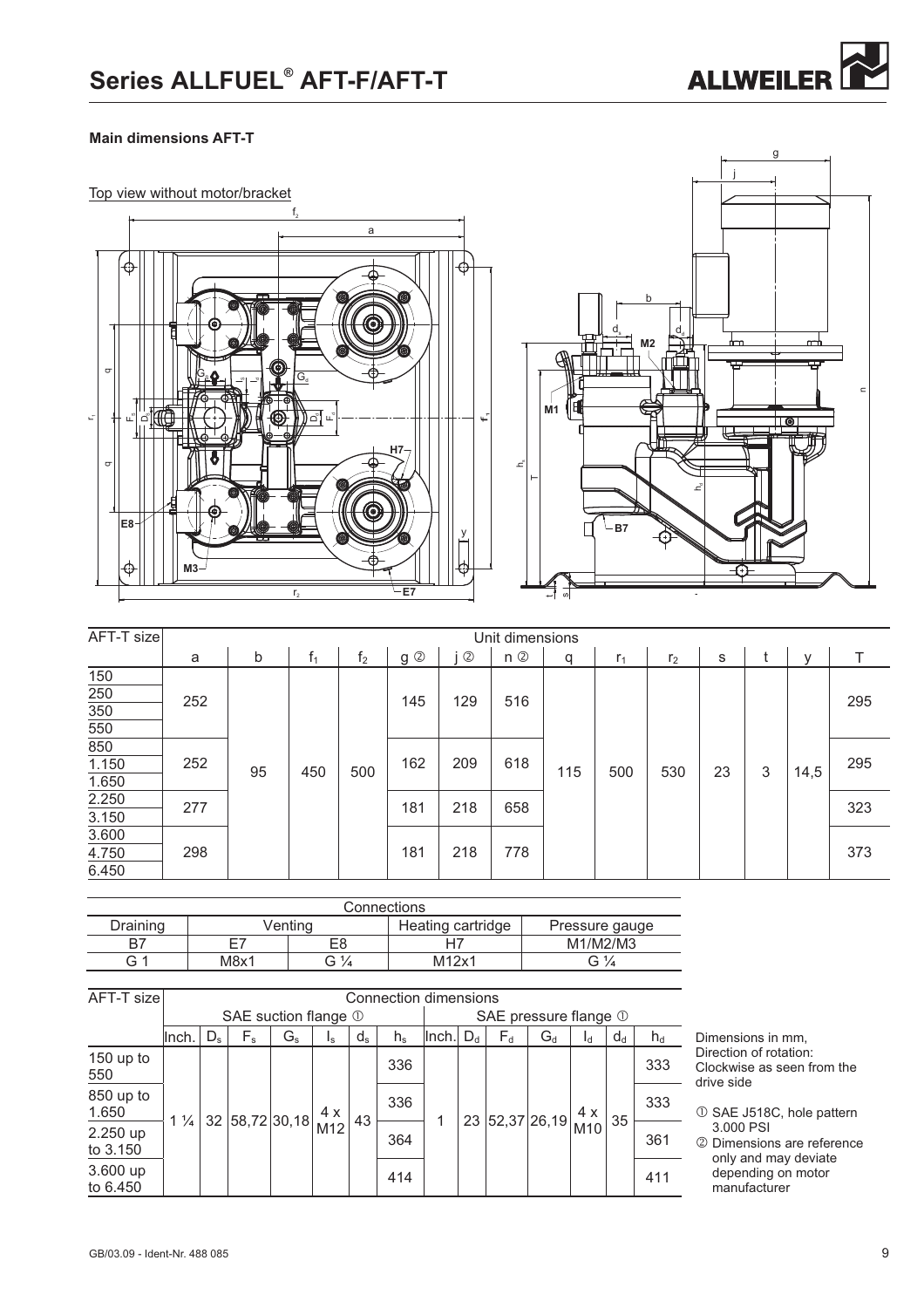

## **Connection diagram AFT-T**



| <b>AFT-T</b> connection diagram |                                |  |  |  |  |  |
|---------------------------------|--------------------------------|--|--|--|--|--|
|                                 | Part No.   Description         |  |  |  |  |  |
| 1                               | Operation and reserve pump     |  |  |  |  |  |
| 2                               | Three-phase motor              |  |  |  |  |  |
| 3                               | <b>Ball valve</b>              |  |  |  |  |  |
| 4                               | Radial screen filter           |  |  |  |  |  |
| 5                               | Non return valve               |  |  |  |  |  |
| 6                               | Pressure gauge with ball valve |  |  |  |  |  |
|                                 | Pressure gauge with ball valve |  |  |  |  |  |
| 8                               | Pressure relief valve          |  |  |  |  |  |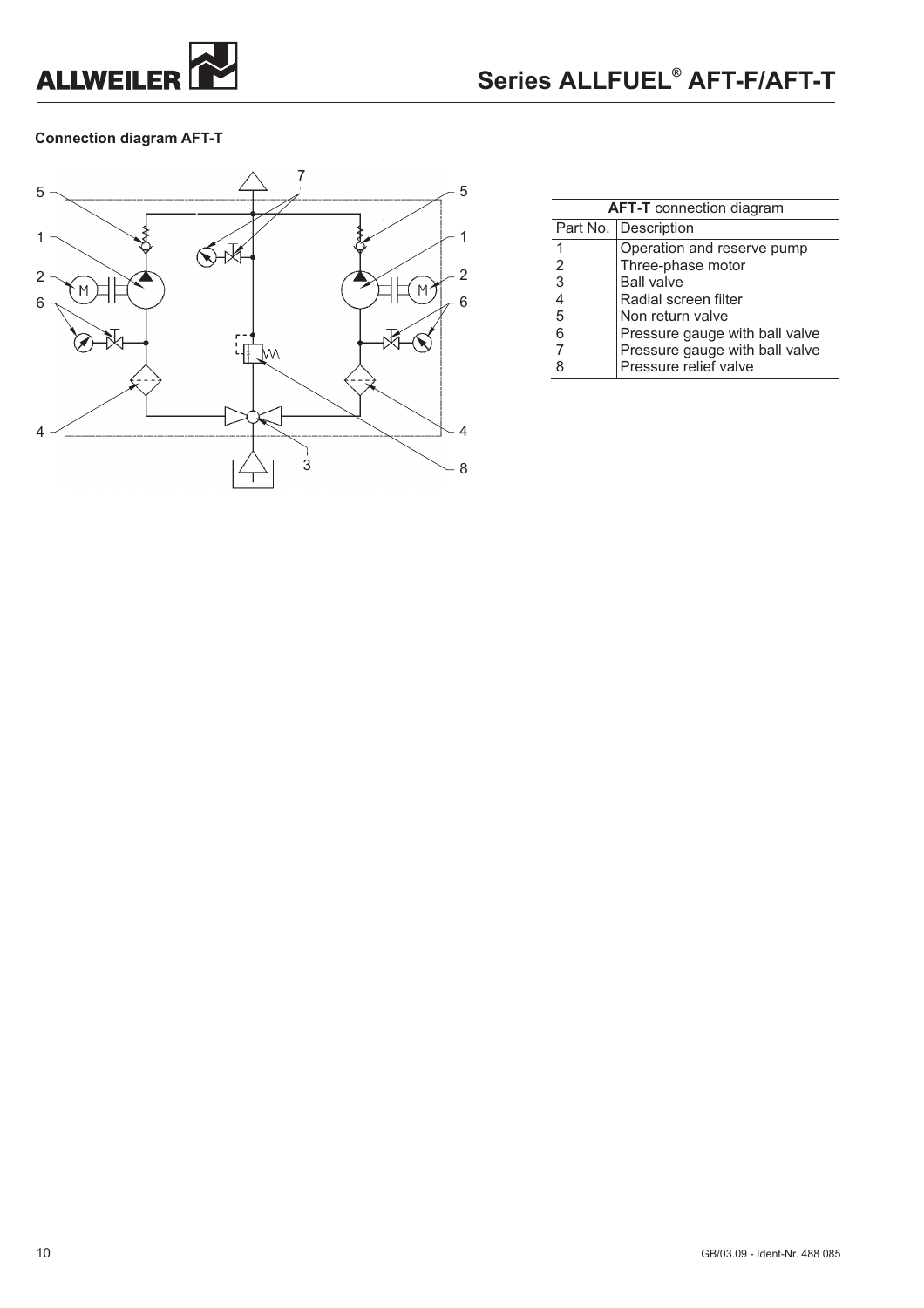

## **Centrifugal Pumps**

#### -**Features**

Pump capacities acc. to DIN EN 733 or DIN EN 22 858. Additional sizes enlarge the EN-performance range. Series construction acc. to the modular system. Single-stage or multistage pumps in blockor inline-design; pumps with magnetic coupling, pumps for heat transfer oil and hot water.

#### -**Pumped liquids**

Neutral or aggressive, pure, with solids content or contaminated, cold or hot, toxic or harmful to the environment.

## -**Performance data**

 $Q$  up to 2,400 m<sup>3</sup>/h, H up to 250 m.

#### **Propeller Pumps**

#### -**Features**

For large flows at relatively small delivery heads. Horizontal, vertical, submerged and elbow casing pumps.

#### -**Pumped liquids**

Neutral or aggressive, pure or contaminated, cold or hot.

#### -**Performance data**

 $Q$  up to 50,000 m<sup>3</sup>/h, H up to 20 m.

#### **Self-Priming Side Channel Pumps**

#### -**Features**

Self-priming side channel segmental-type pumps.

#### -**Pumped liquids**

Neutral or aggressive, pure or contaminated, cold or hot, toxic, harmful to the environment.

#### -**Performance data**

 $Q$  up to 35 m<sup>3</sup>/h, H up to 350 m.

#### **Three-Screw Pumps**

### -**Features**

Three-screw, self-priming, very good efficiencies, very low noise level. The pumping process is continuous, nearly without pulsation and without turbulences. Self-priming, for horizontal and vertical installation, submerged pumps and pumps with magnetic drive.

#### -**Pumped liquids**

Oils or other lubricating, not lubricating or sparely lubricating liquids.

## -**Performance data**

Q up to 7,500 l/min,  $p_d$  up to 280 bar.

## **Two-Screw Pumps**

## -**Features**

Two-screw, double-entry, self-priming, high suction power due to low NPSH-values, adapted for dry running.

## -**Pumped liquids**

Oils or other lubricating, not lubricating or sparely lubricating liquids.

## -**Performance data**

Q up to 1,300 m<sup>3</sup>/h,  $p_d$  up to 40 bar.

## **Progressing Cavity Pumps**

## -**Features**

Single-stage or multistage, self-priming. The pumping is continuous, nearly without pulsation and without turbulences, crushing or demixing.

#### -**Pumped liquids**

For pumping and dosing liquids of low to high viscosity; pasty, neutral or aggressive, pure or abrasive, gaseous or tending to froth, also with fibrous and so-lids content.

#### -**Performance data**

Q up to  $7,500$  l/min,  $p_d$  up to 36 bar.

#### **Rotary Lobe Pumps**

#### -**Features**

Hermetically sealed pumps with no welded parts, sealing systems adapted to the liquid, sterile cleaning possible.

-**Pumped liquids**

For pumping and dosing liquids of low to high viscosity; pasty, neutral or aggressive, pure or abrasive, especially in the food and pharma industry.

#### -**Performance data**

Q up to 1,666 l/min,  $p_d$  up to 20 bar.

## **Peristaltic Pumps**

#### -**Features**

Dry self-priming, without seals and valves.

## -**Pumped liquids**

For pumping and dosing liquids of low to high viscosity; pasty, neutral or aggressive, pure or abrasive, gaseous or tending to froth, also with fibrous and solids content.

## -**Performance data**

Q up to 60 m<sup>3</sup>/h,  $p_d$  up to 16 bar.

#### **Macerators**

### -**Features**

Impeller with exchangeable, highly wear resistant milling cutters.

#### -**Pumped liquids**

For milling of fibres and solids (wood, textils, glass etc.) that are contained in the liquids to be pumped and making them pumpable.

## -**Performance data**

Q up to 160 m<sup>3</sup>/h,  $p_d$  up to 10 bar.